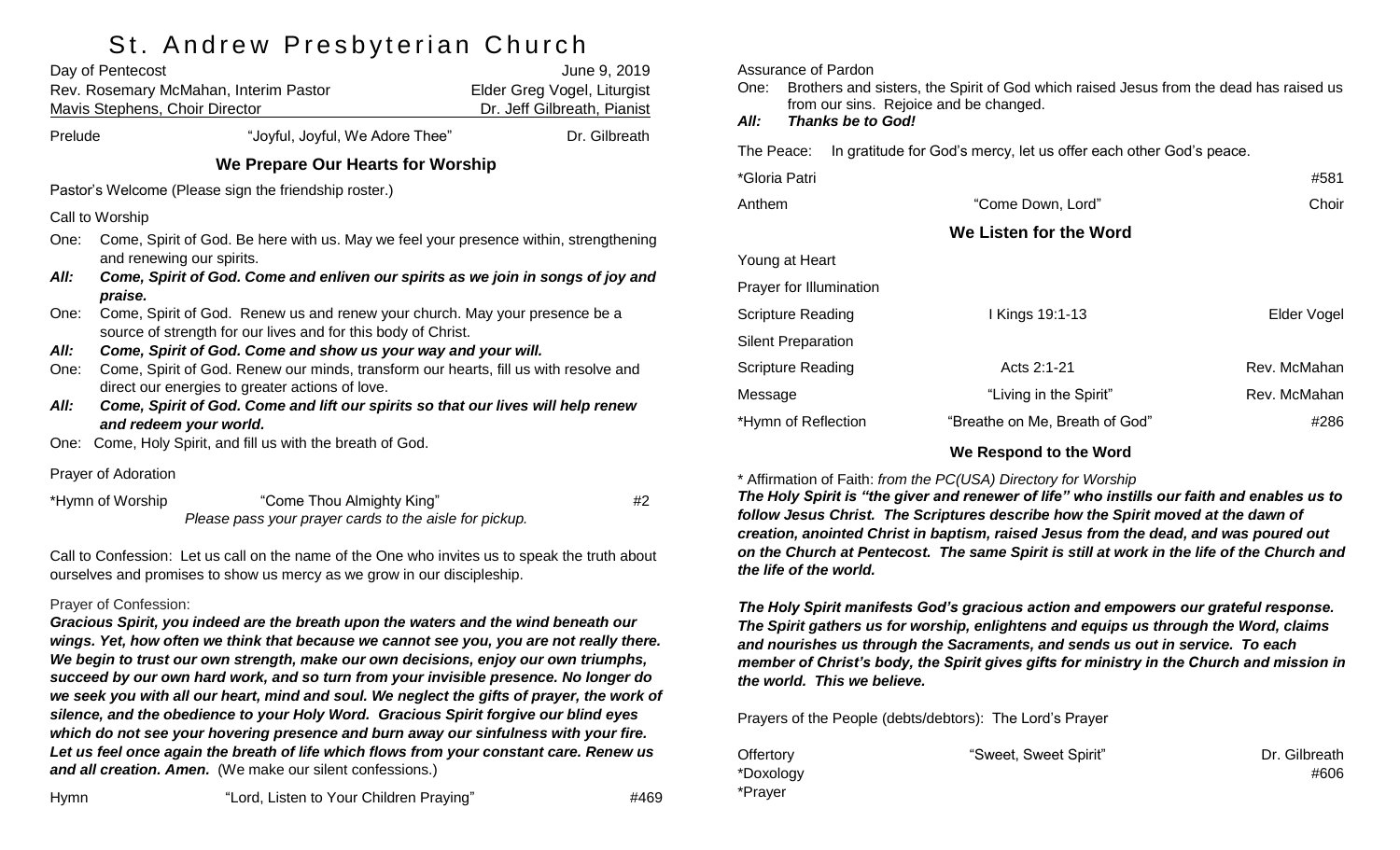**We Go Forth to Minister**

\*Hymn of Sending "Spirit, Spirit of Gentleness" And the theory of Sending the term of Sending and the term of the term of the term of the term of the term of the term of term of term of term of term of term of term of term \*Blessing and Sending Rev. McMahan Rev. McMahan Postlude That is He That is In Me" The Subreath Dr. Gilbreath

> \*All that are able are invited to stand. *Bold italic type indicates our shared response.*

#### *To Our Visitors & Guests:*

Welcome! It is a blessing to have you in worship with us today. We warmly invite your participation in the worship, fellowship, and ministry of this congregation where everyone is welcome as God's child. The pastor is available to answer any questions you might have after worship or by email or phone. There is a place for you here, and we are delighted to have you with us today.

#### From Pastor Rosemary:

Pentecost literally means "fiftieth day." As a Jewish religious celebration (Shavuot), it first marked the fifty days after Passover with a harvest festival and commemorated the giving of the Law at Mount Sinai. In the Christian tradition, Pentecost marks the end of the 50 Days of Easter. Acts 2 describes how the apostles and friends were gathered together in Jerusalem. Suddenly there is a great rushing of wind, and tongues of fire rested on each of the apostles. They began to speak in different languages, and the crowds around them – Jews from across the diaspora having come to Jerusalem for the Festival of Weeks – understood them. It was at this moment that Peter stood up and preached, revealing the will of God in Jesus Christ and affirming a continual outpouring of the Holy Spirit through repentance and baptism.

Pentecost was a turning point. Before that moment, the apostles were a group of followers who had listened to Jesus and assisted in his ministry. But without Jesus, they were aimless and confused. After the Holy Spirit entered the room, and after Peter preached, the apostles no longer looked inward. Filled with the Holy Spirit – the spirit of Jesus – they looked out and forward as ministers and leaders. The birth of the Church began with them and its life continues with us. *Come, Holy Spirit, come!*

An audio and written copy of each week's sermon is available on the website at [www.standrewdecatur.org.](http://www.standrewdecatur.org/)

# Welcome to



## *"Growing in Faith; Sharing the Good News; Living in God's Love."*

June 9, 2019

Rev. Rosemary McMahan, Interim Pastor 3310 Danville Rd. SW Decatur, AL 35603 Office: (256) 355-6310 [churchoffice@standrewdecatur.org](mailto:churchoffice@standrewdecatur.org) pastor@standrewdecatur.org [www.standrewdecatur.org](http://www.standrewdecatur.org/)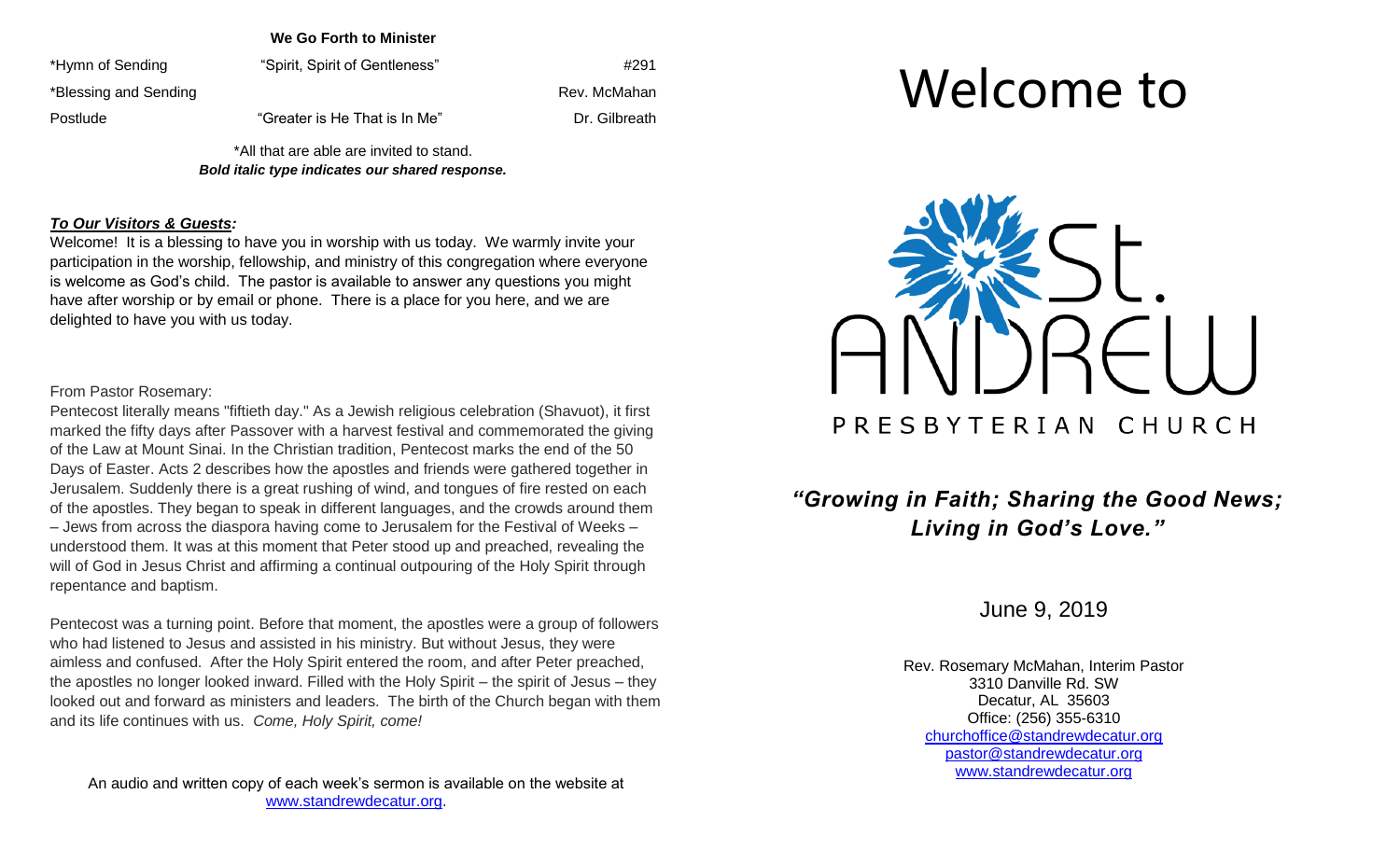## *Scripture Reading Greg Vogel: I Kings 19:1-13*

Ahab told Jezebel all that Elijah had done, and how he had killed all the prophets with the sword. **<sup>2</sup>** Then Jezebel sent a messenger to Elijah, saying, "So may the gods do to me, and more also, if I do not make your life like the life of one of them by this time tomorrow." **<sup>3</sup>** Then he was afraid; he got up and fled for his life, and came to Beer-sheba, which belongs to Judah; he left his servant there.

**<sup>4</sup>** But he himself went a day's journey into the wilderness, and came and sat down under a solitary broom tree. He asked that he might die: "It is enough; now, O LORD, take away my life, for I am no better than my ancestors." **<sup>5</sup>** Then he lay down under the broom tree and fell asleep. Suddenly an angel touched him and said to him, "Get up and eat." **<sup>6</sup>** He looked, and there at his head was a cake baked on hot stones, and a jar of water. He ate and drank, and lay down again. **<sup>7</sup>** The angel of the LORD came a second time, touched him, and said, "Get up and eat, otherwise the journey will be too much for you." **<sup>8</sup>** He got up, and ate and drank; then he went in the strength of that food forty days and forty nights to Horeb the mount of God. **<sup>9</sup>** At that place he came to a cave, and spent the night there.

Then the word of the LORD came to him, saying, "What are you doing here, Elijah?" **<sup>10</sup>** He answered, "I have been very zealous for the LORD, the God of hosts; for the Israelites have forsaken your covenant, thrown down your altars, and killed

your prophets with the sword. I alone am left, and they are seeking my life, to take it away."

**<sup>11</sup>** He said, "Go out and stand on the mountain before the LORD, for the LORD is about to pass by." Now there was a great wind, so strong that it was splitting mountains and breaking rocks in pieces before the LORD, but the LORD was not in the wind; and after the wind an earthquake, but the LORD was not in the earthquake; **<sup>12</sup>** and after the earthquake a fire, but the LORD was not in the fire; and after the fire a sound of sheer silence. **<sup>13</sup>** When Elijah heard it, he wrapped his face in his mantle and went out and stood at the entrance of the cave.

### *Scripture Reading Rev. McMahan and Jeff: Acts 2:1-21*

2 When the day of Pentecost had come, they were all together in one place.

Chinese: 当五旬节到来的时候,他们都在一个地方。

 $2$ And suddenly from heaven there came a sound like the rush of a violent wind, and it filled the entire house where they were sitting.

 2 وفجأة ظهر من السماء صوت مثل اندفاع ريح عنيفة ، ومأل المنزل :Arabic بأكمله حيث كانوا جالسين.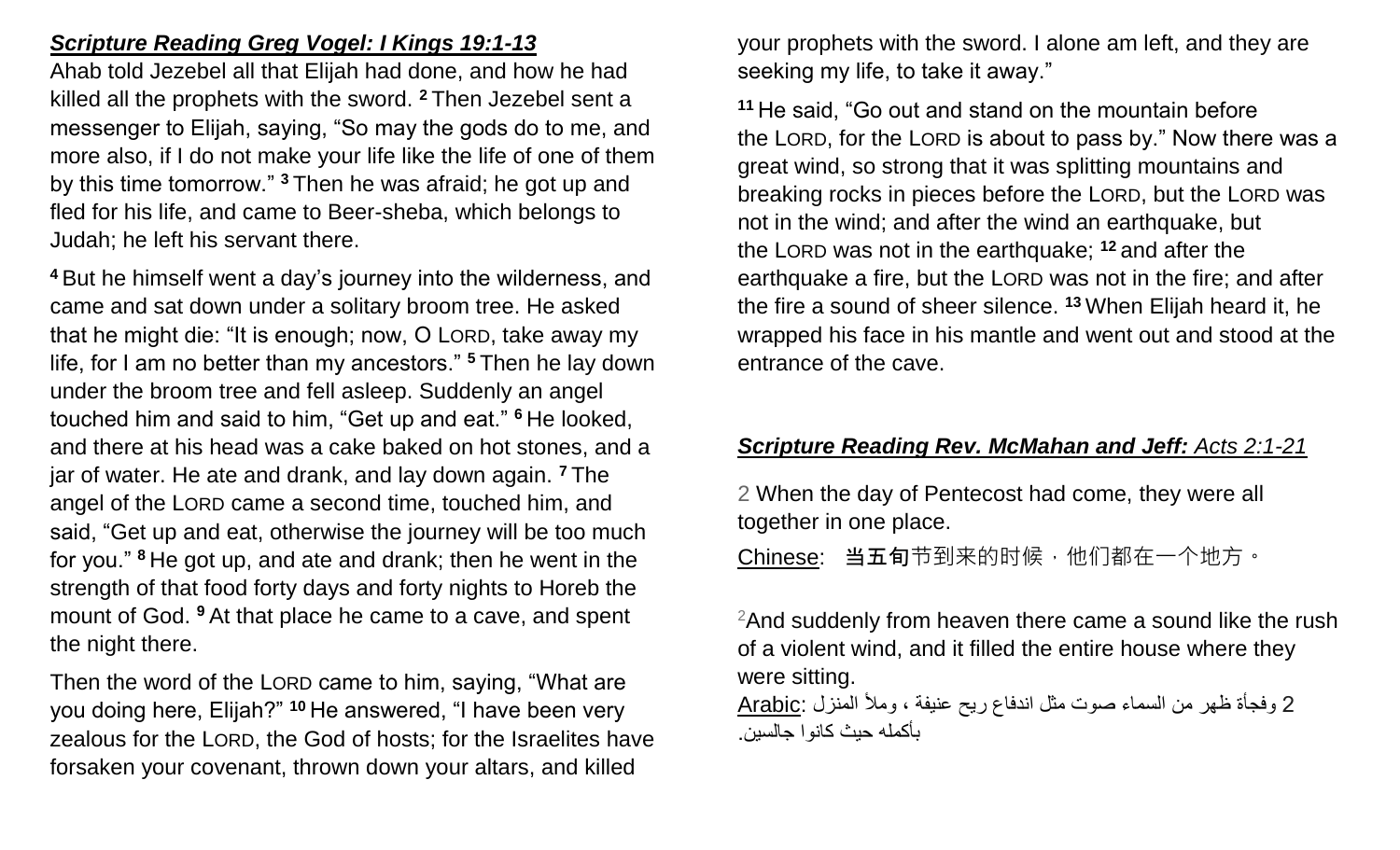<sup>3</sup>Divided tongues, as of fire, appeared among them, and a tongue rested on each of them.

Greek: Οι διαχωρισμένες γλώσσες, όπως από τη φωτιά, εμφανίστηκαν μεταξύ τους και μια γλώσσα στηριζόταν σε κάθε μία από αυτές.

<sup>4</sup>All of them were filled with the Holy Spirit and began to speak in other languages, as the Spirit gave them ability. Russian: Все они были наполнены Святым Духом и начали говорить на других языках, так как Дух дал им способность.

<sup>5</sup>Now there were devout Jews from every nation under heaven living in Jerusalem.

Latin: Erant autem in Hierusalem habitantes Iudaei viri religiosi ex omni natione quae sub caelo sunt vivi.

 $6$ And at this sound the crowd gathered and was bewildered, because each one heard them speaking in the native language of each.

Yoruba (Sahara desert): Ati ni eyi ti ariwo awọn eniyan n pejọ, ti o si yawẹ, nitori wọn gbọ pe wọn nsọrọ ni ede abinibi ti olukuluku.

 $7$ Amazed and astonished, they asked, "Are not all these who are speaking Galileans?

French: Etonnés et étonnés, ils demandèrent: "Tous ceux qui parlent le galiléan ne sont-ils pas?

<sup>8</sup>And how is it that we hear, each of us, in our own native language?

French: Et comment se fait-il que nous entendions chacun de nous dans notre propre langue maternelle?

<sup>9</sup>Parthians, Medes, Elamites, and residents of Mesopotamia, Judea and Cappadocia, Pontus and Asia, Vietnamese: Parthians, Medes, Elamites, và cư dân của Mesopotamia, Judea và Cappadocia, Pontus và Châu Á,

<sup>10</sup>Phrygia and Pamphylia, Egypt and the parts of Libya belonging to Cyrene, and visitors from Rome, both Jews and proselytes,

Vietnamese: Phrygia và Pamphylia, Ai Cập và các bộ phận của Libya thuộc về Cyrene và du khách đến từ Rome, cả người Do Thái và proselytes,

 $11$ Cretans and Arabs—in our own languages we hear them speaking about God's deeds of power." Vietnamese: Người Cretans và người Ả Rập trong ngôn ngữ của chúng ta, chúng ta nghe họ nói về những hành động quyền lực của Thần.

 $12$ All were amazed and perplexed, saying to one another, "What does this mean?"

Hausa (Nigeria) Da suka yi mamaki matuƙa, suka yi mamaki, suka ce wa junansu, "Mene ne wannan?"